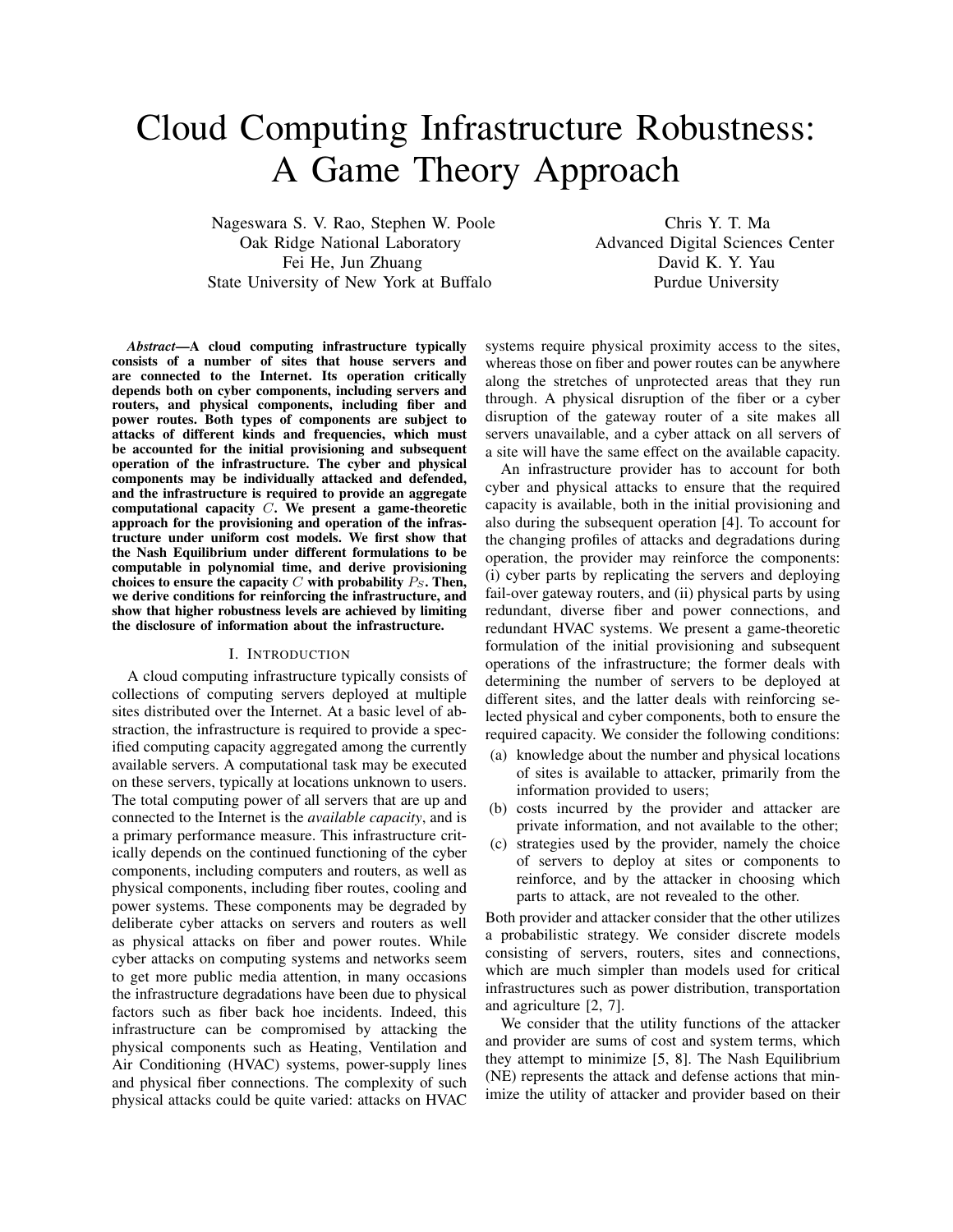available information, respectively, from which neither has a motivation to unilaterally deviate [1, 3]. If costs depend only on the number of components, we show that NE can be computed with polynomial complexity in the number of components, from which the solutions to the initial provisioning and subsequent operations can be derived. We first derive sufficient conditions for selecting the number of servers at sites to ensure the capacity  $C$  with probability  $P_S$ , based on first order statistics of the attacker. We then derive NE conditions for reinforcing the infrastructure based on estimates of attack probabilities. The performance of infrastructure at NE depends on further details of reinforcement and attack strategies. We derive the expected capacity under statistical independence conditions. We show that the provider can hide and exploit the information about the distribution of servers across the sites to improve the expected capacity against the attacker.

In Section II, we describe a simplified cloud computing infrastructure model and solutions to infrastructure provisioning problem. We consider the reinforcement problem in Section III, and derive expected capacity estimates in Section IV.

#### II. INFRASTRUCTURE PROVISIONING

We consider  $n_s$  sites, each connected to the Internet via fiber routes through a gateway router. Site  $i$  houses  $n_{s_i}$  servers each with a unit computing capacity. An attacker can launch cyber attacks on servers and gateway routers over the Internet, and physical attacks on fiber connections and physical plants. A physical attack on the fiber or physical plant, or a cyber attack on a gateway router will have essentially the same effect, namely, rendering all servers at the site unavailable. To simplify the discussion we collectively refer to these attacks as *site* or *physical* attacks. Let  $n_c$  and  $S_A$ ,  $|S_A| = n_s$ denote the randomly chosen number of cyber (server) attacks and set of sites unavailable due to physical or router attacks, respectively. Then the residual capacity is given by  $\sum n_{s_i} - n_c$ , which is the sum of capacity of all sites still connected to Internet minus number of servers compromised by cyber attacks. For the provider, the infrastructure provisioning problem is to determine  $n_{s_i}$ 's at different site to ensure a minimum capacity C with probability  $P<sub>S</sub>$ . The probability that the capacity is

at least *C* is given by  
\n
$$
\mathbf{P} \left\{ \sum_{s_i \notin S_A} n_{s_i} - n_c \ge C \right\}
$$
\n
$$
= 1 - \mathbf{P} \left\{ n_c + C + \sum_{s_i \in S_A} n_{s_i} > \sum_{i=1}^{n_s} n_{s_i} \right\}
$$
\n
$$
\ge 1 - \frac{1}{n_t} \left( C + E[n_c] + E\left[ \sum_{s_i \in S_A} n_{s_i} \right] \right),
$$

where  $n_t = \sum^{n_s}$  $\sum_{i=1}$   $n_{s_i}$ , and we have utilized the Markov's inequality, namely,  $\mathbf{P}\{x > \epsilon\} < \frac{E[x]}{\epsilon}$  $\frac{[x]}{\epsilon}$ , for positive  $x$ . Notice the Markov's inequality provides loose but useful bound for the initial provisioning. Then E  $\lceil$ P  $\sum_{s_i \in S_A} n_{s_i}$ 1  $=$   $\bar{n}_s$  is the expected number of servers unavailable as a result of physical or router attacks. Let  $p_i$  denotes the probability of an attack on site i, then we have the alternative expression  $\bar{n}_s = \sum_{i=1}^{n_s} p_i n_{s_i}$ . Then, the capacity C can be assured with probability  $P_S$  by utilizing  $n_{s_i}$ 's values satisfying the equation  $P_S = 1 - \frac{1}{n_t} (\bar{C} + \bar{n}_c + \bar{n}_s)$ , which equals to,

$$
(1 - P_S) \sum_{i=1}^{n_s} n_{s_i} = C + \bar{n}_s + \bar{n}_c.
$$
 (2.1)

This solution depends on the expected number of servers attacked, and the expected size of site subject to attack. In the special case of all sites having the same number of servers  $n_{s_i} = n_s$  we have a simpler formula  $n_s = (C +$  $\bar{n}_c$ )/[(1− $P_S$ ) $n_s$ −1] [6]. Since no conditions are needed for the Markov's bound, the resultant estimates could be quite high. Furthermore, high values of  $P<sub>S</sub>$  could lead to impractically high cost of the infrastructure based on Eq (2.1) alone, which may not be met in certain cases.

Let  $N_S = [n_{s_i}]$  denote the vector of all  $n_{s_i}$ 's. The cost of the infrastructure can be incorporated by minimizing the provider's expected utility function

$$
\bar{U}_P(\bar{n}_c, N_S) = C_{P,S}(n_t) + C_{P,C}(\bar{n}_c) + \frac{C + \bar{n}_s + \bar{n}_c}{\sum_{i=1}^{n_s} n_{s_i}},
$$

where the first and second terms on right hand side correspond to the costs of servers and sites, respectively, and third term is  $1 - P_S$  given by Eq (2.1). The  $P_S$ attained by the minimization of this utility function by  $N_S^*=[n_{s_i}^*]$  is

$$
P_S = 1 - \frac{(C + \bar{n}_s + \bar{n}_c)}{n_t^*},
$$
 (2.2)

where  $n_t^* = \sum_{i=1}^{n_s} n_{s_i}^*$ . This probability improves with total number of servers deployed  $n_t^*$ , and linearly degrades with the expected size of cyber attack  $\bar{n}_c$  and expected number of servers at an attacked site.

Let  $P_A = [p_i]$  denote the vector consisting of  $p_i$ 's. We consider the expected utility function of the attacker given by sum as follows:

$$
\bar{U}_{A}(\bar{n}_{c}, P_{A}) = C_{A,C}(\bar{n}_{c}) + C_{A,S}(\bar{n}_{s}) + \mathbf{P} \left\{ \sum_{s_{i} \notin S_{A}} n_{s_{i}} - n_{c} \ge C \right\}
$$
\n
$$
\le C_{A,C}(\bar{n}_{c}) + C_{A,S}(\bar{n}_{s}) + \frac{1}{C^{2}}(\bar{n}_{s} - \bar{n}_{c})^{2},
$$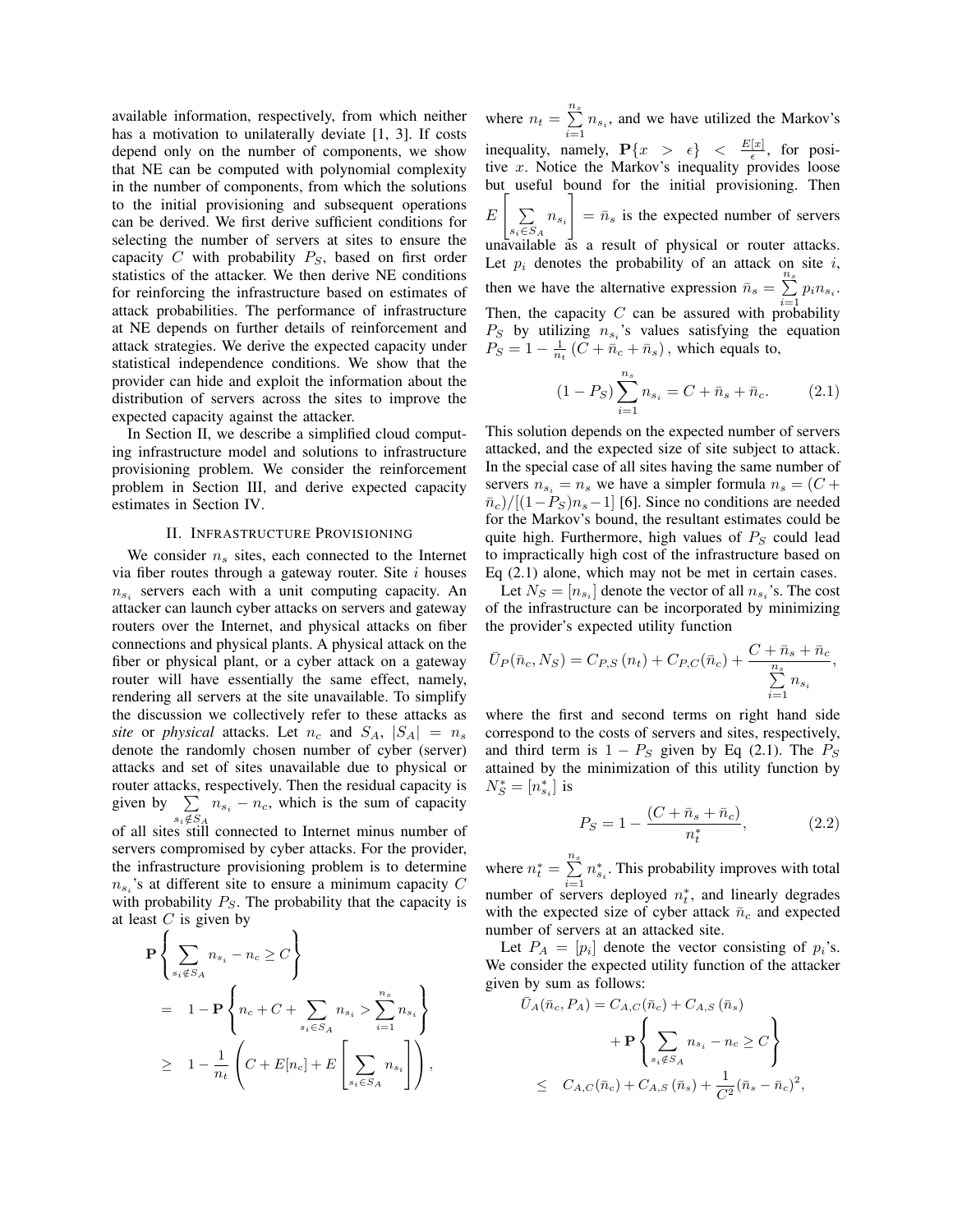where first and second terms represent the costs of attacking servers and site, respectively, under statistical independence, and third term corresponds to  $P<sub>S</sub>$ . We utilized the Markov's inequality, namely,  $P\{X > \epsilon\} \leq$  $E[X^2]/\epsilon^2$ . The NE for this attacker is given by:

$$
\frac{\partial C_{A,C}}{\partial \bar{n}_c} = \frac{2}{C^2} (\bar{n}_s - \bar{n}_c),
$$

$$
\frac{\partial C_{A,S}}{\partial \bar{n}_s} = -\frac{2}{C^2} (\bar{n}_s - \bar{n}_c).
$$

The latter leads to a system of equations, which can be solved for  $P_A$  from which  $\bar{n}_a$ ,  $a = c, s$ , can be estimated. If the provider has the knowledge of these values, they can be utilized in Eq  $(2.1)-(2.2)$ .

### III. REINFORCEMENT STRATEGIES

We consider that infrastructure has been operational and the provider now is required to reinforce the cyber and physical parts to withstand the degradations, which may have changed since initial provisioning. Let  $x_a \geq 0$ ,  $a = c, s$ , be the number of components reinforced by the provider, and  $y_a \geq 0$  be the number of the components attacked, where indexes  $a = c$  and  $a = s$  refer to server and site, respectively. The operational capacity of the infrastructure depends on the values of  $x_a$  and  $y_a$ , and the infrastructure requires  $x_a - y_a \ge k_a$ ,  $k_a \ge 0$  to be considered *operational*. The values for  $k_a$ 's can be specified based on how strict the capacity requirement is. For example,  $k_c = C$  and  $k_s^1$  given by the  $\min_k \sum_{i=1}^k$  $\sum_{i=1}^{\infty} n_{(s_i)} \geq C$ such that  $n_{(s_1)}, \leq n_{(s_2)} \leq \cdots \leq n_{(s_{n_s})}$ , will ensure that system has the capacity  $C$  when operational, and a smaller  $k_s$  may still provide capacity  $C$ . On the other hand,  $k_c = C$  and  $k_s^2$  given by  $\min_k \sum_{i=1}^k$  $\sum_{i=1}^n n_{(s_{n_s-i})} \geq C$  will not guarantee the capacity  $C$  even if the infrastructure is operational. To simplify the presentation, we consider the more general formulation in terms of  $k_a$ 's.

Our model is based on using  $(n_c n_s + 1) \times (n_c n_s + 1)$ gain matrices, where rows represent the attacker choices and columns represent provider's options such that  $(i, j)$ th entry is interpreted as follows:

- (a) For the attacker, bottom row  $i = n_c n_s + 1$  represents attacking neither servers or sites, and  $i \in [1, n_c n_s]$ represents attacking  $i_s = (i - 1) \div n_c + 1$  sites and  $i_c = (i-1) \mod n_c + 1$  servers.
- (b) For the provider, right most column  $j = n_c n_s + 1$ represents defending neither servers nor sites, and  $j \in [1, n_c n_s]$  represents defending  $j_s = (j - 1) \div \frac{1}{j}$  $n_c + 1$  sites and  $j_c = (j - 1) \mod n_c + 1$  servers. We also denote  $(i, j)$ th entry  $a_{i,j}$  in a more explicit form as  $a_{i_c:i_s,j_c:j_s}$ . The state vectors are given by

$$
P_A = [p_{1:1} \ p_{1:2} \ \cdots \ p_{1:n_s} \ \cdots p_{n_c:1} \ \cdots p_{n_c:n_s} \ p'],
$$
  
\n
$$
Q_D = [q_{1:1} \ q_{1:2} \ \cdots \ q_{1:n_s} \ \cdots q_{n_c:1} \cdots q_{n_c:n_s} \ q'],
$$
  
\nwhere  $p' = 1 - \sum_{i_c=1}^{n_c} \sum_{i_s=1}^{n_s} p_{i_c:i_s}$  and  $q' = 1 - \sum_{j_c=1}^{n_c} \sum_{j_s=1}^{n_s} q_{j_c:j_s}$ . For simplicity of notation, we also use

the alternative notation  $P_A = [p_1, p_2, \dots, p_{n_c n_s + 1}]$  and  $Q_D = [q_1, q_2, \dots, q_{n_c n_s + 1}]$ , where the index j represents  $j_c$  and  $j_s$ ;  $q_j$  is also denoted by  $q_{j_c:j_s}$ . Let  $c_{i,j}$ ,  $d_{i,j}$ and  $s_{i,j}$  denote the  $(i, j)$ th entry of cost the matrices of the attacker  $C^A$ , provider  $C^D$ , and the system matrix  $R^A$ , respectively. The bottom row of  $C^{\hat{A}}$  consists of 0's denoting the cost of no attack with probability  $p$ , that is  $c_{n_c n_s + 1, j} = 0$  for  $j = 1, 2, ..., n_c n_s + 1$ . And the right-most column of  $C^D$  consists of 0's denoting no reinforcement, that is  $d_{i,n_c,n_s+1} = 0$  for  $i = 1, 2, \ldots, n_c n_s + 1.$ 

Under the condition of uniform server and site costs, the cost matrices may be specified as follows: (a) for provider  $d_{i,j} = d_{i,j_c,j_s} = j_c d_{dc} + j_s d_{ds}$ , where  $d_{dc}$  and  $d_{ds}$  are costs of reinforcing server and site, respectively, and (b) for attacker  $c_{i,j} = i_c c_{ac} + i_s^{\alpha} c_{as}$  where  $c_{ac}$  and  $c_{as}$  are the costs of attacking server and site, respectively;  $\alpha$  could be higher than 1 indicating the higher cost of coordinating multiple site attacks at geographically separated locations.

We consider that the utility functions of the attacker and provider consists of sum of cost and system matrices, given by  $G^A = C^A + R^A$  and  $G^D = C^D - R^A$ , respectively. The cost term for the attacker is  $P_A C^A Q_D^T$ where  $Q_D^T$  represents the attacker's estimate of provider's probabilities of reinforcement. The system term utilized by the attacker is  $P_A R^A Q_D^T$ . At Nash Equilibrium, attacker computes  $P_A^*$  that minimizes  $P_A G_A^A Q_B^T$ , and provider computes  $Q_D^*$  that minimizes  $P_A G^D Q_D^T$ . For the attacker, the partial derivative with respect to  $p_i$  is

$$
\frac{\partial P_A G^A Q^T_D}{\partial p_i} = q'(s_{i, n_c n_s + 1} - s_{n_c n_s + 1, n_c n_s + 1}) + \sum_{j_c=1}^{n_c} \sum_{j_s=1}^{n_s} q_{j_c; j_s} (c_{i, j_c; j_s} + s_{i, j_c; j_s} - s_{n_c n_s + 1, j_c; j_s}),
$$

Then NE is determined by computing all above partial derivatives that are negative, and assigning probability 1 to the one that minimizes  $P_A G^A Q_D^T$ . Since each of these terms is based on "fixed" elements of the gain matrices and no limits are imposed on the cost, the corresponding probability can be increased to 1. However, if the elements depend on the probabilities, this approach does not result in the minimization of utility function. If all partial derivative are non-negative, then attacker will not attack, i.e.,  $p = 1$ , and the system survives. The computational complexity of this step is  $O(n_c^2 n_s^2)$ . This computation requires  $q_j$ 's, which are attacker's estimates of the probabilities of components being reinforced. Such information can be based on public information and best practices.

For the provider we have cost term  $P_A C_D^D Q_D^T$ and combining with the system term  $P_A R^D Q_D^T =$  $-P_A R^A Q_D^T$ , we have

$$
\frac{\partial P_A G^D Q_D^T}{\partial q_j} = \sum_{i=1}^{n_c} p_i (d_{i,j} - s_{i,j} + s_{i,n_c n_s + 1}) + p'(d_{n_c n_s + 1,j} - s_{n_c n_s + 1,j} + s_{n_c n_s + 1, n_c n_s + 1}).
$$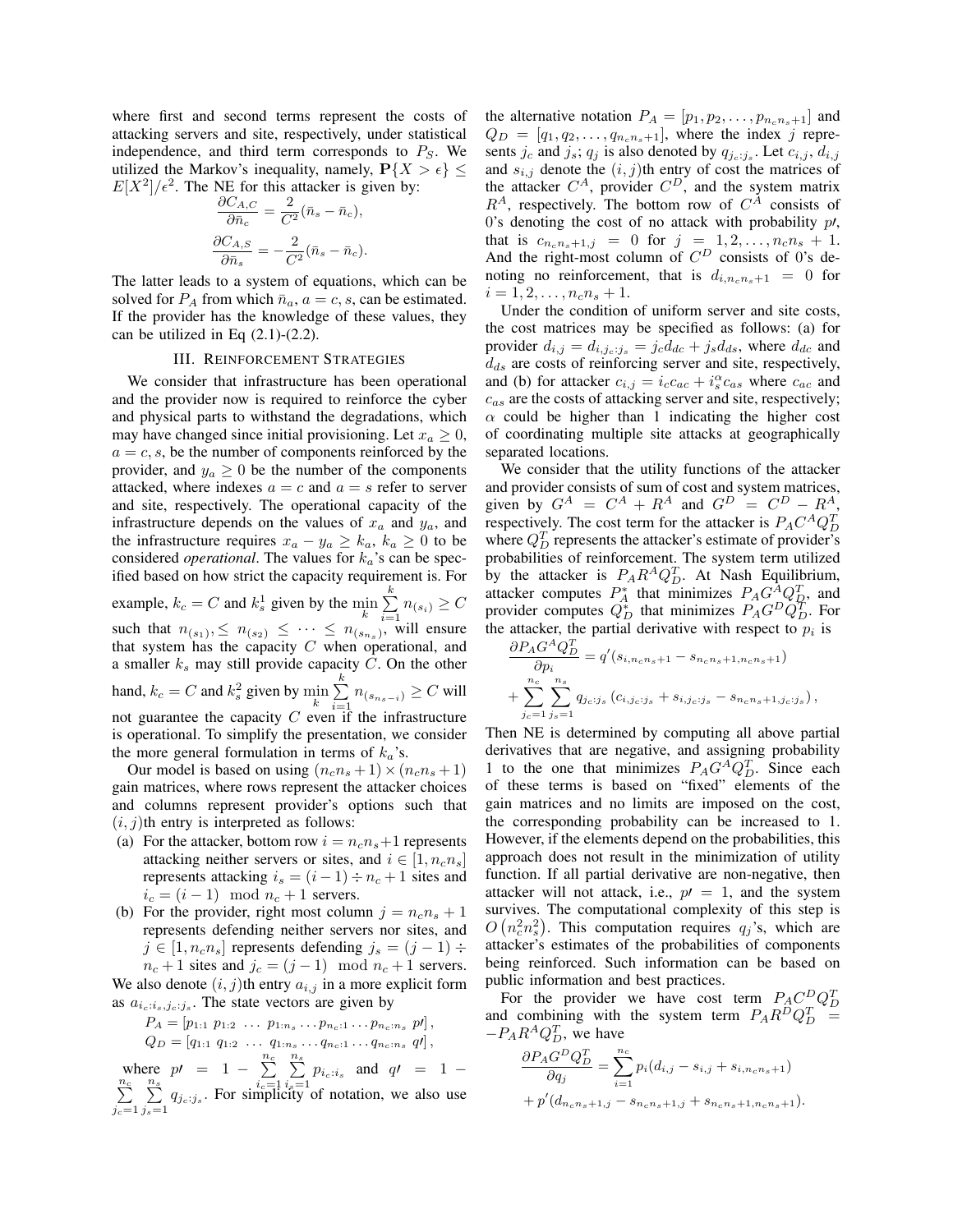Here  $P_A$  represents the provider's estimate of the attacker's probabilities. Then, we compute all the resultant terms that are negative, and pick the one that gives the lowest cost for  $P_A G^D Q_D^T$ . If no negative partial derivatives exist, no components will be reinforced, i.e.  $q = 1$ , and the system may not be operational after the attack. Thus at NE, the system's operational status is deterministic as follows:

system state

$$
= \begin{cases} \text{operational} & \text{if } [(x_c \ge k_c) \land (x_s \ge k_s)] \\ & \lor [(y_c < n_c - k_c) \land (y_s < n_s - k_s)] \\ \text{not} & \text{else if} \\ & [(x_c < k_c) \land (y_c > n_c + x_c - k_c)] \\ & \lor [(x_s < k_s) \land (y_s > n_s + x_s - k_s)] \\ \text{either} & \text{else} \end{cases}
$$

The system status in the third case depends on which components are attacked and reinforced. For  $a = c, s$ , there are less than  $k_a$  components reinforced, and no more than  $n_a - y_a$  components not attacked, since  $x_a$  <  $k_a$  and  $n_a - k_a \ge y_a \le n_a + x_a - k_a$  Thus, there is set  $S_{n_a-y_a}$  with at least  $n_a - y_a \leq k_a$  components not attacked, and there is a set  $S_{x_a}$  with  $x_a < k_a$  components that are reinforced. The system will remain operational if and only if there are  $k_a$ , for  $a = c, s$ , components each of which is either not attacked or has been reinforced, that is  $|S_{n_a-y_a} \cup S_{x_a}| \ge k_a$ , for  $a=c,s$ . If the system is operational, its performance level in terms of the residual reinforcements is determined by  $x_a$ ,  $y_a$ ,  $n_a$  and  $k_a$ , for  $a = c, s$ , and also the precise strategies used by the attacker and provider as illustrated in the next section.

## IV. OPERATIONAL CAPACITY ESTIMATION

Let  $i_c = y_c$  and  $i_s = y_s$  denote the number of server and sites attacked, respectively, and  $x_c = j_c = (j - 1)$ mod  $n_c + 1$  and  $x_s = j_s = (j - 1) \div n_c + 1$  denote the number of cyber and physical components reinforced by the provider, respectively. We consider two ways of computing element  $s_{i,j}$  of the system matrix  $R<sup>A</sup>$ , which in turn determines the values of  $x_a$  and  $y_a$ . We first consider that system terms given by

$$
s_{i,j}^I
$$

$$
= \begin{cases} 2S & \text{if } [(y_c = 0) \land (y_s = 0)] \\ -2S & \text{else if} \\ & [(x_c < k_c) \land (y_c > n_c + x_c - k_c)] \\ & \land [(y_c < k_s) \land (y_s > n_s + x_s - k_s)] \\ S[1 + \frac{(x_c - k_c)(x_s - k_s)}{(x_c - k_c + y_c)(x_s - k_s + y_s)}] & \text{else} \end{cases}
$$

In the first case, there is no attack hence the system survives at the reinforced level. In the next case, the system will not survive since the required number of cyber and physical components are not available. In the last case, the system operates with a degraded capacity, and the residual capacity is proportional to  $\frac{1}{y_a}$ ,  $y_a$  =

 $1, 2, \ldots, n_a, a = c, s$ , reflecting the probability of attack under statistical independence condition.

We consider another way to specify the system terms, where residual capacity is proportional to  $-y_a$ : the last case above is given by

$$
s_{i,j}^{II} = S \left[ 1 + \frac{(x_c - k_c - y_c)(x_s - k_s - y_s)}{(x_c - k_c)(x_s - k_s)} \right],
$$

and the other cases are identical to  $s_{i,j}^I$ .

NE conditions specify only the values of  $x_a$  and  $y_a$ ,  $a = c, s$ , and the actual choice of which components to attack and reinforce depends on the strategies used by the provider and attacker. We now estimate the expected residual capacity when the attacker and provider pick the components to attack and reinforce, respectively, independently using uniform distribution, and the attack and reinforcement probabilities are statistically independent. A cyber or physical component will survive if it is not attacked or has been reinforced when attack occurs; for  $a = c, s$ , these probabilities are given by  $(1 - 1/n_a)^{y_a}$ and  $[1 - (1 - 1/n_a)^{x_a}][1 - (1 - 1/n_a)^{y_a}]$ , respectively, where  $n_c = \sum^{n_s}$  $\sum_{i=1}^n n_{s_i}$ . The probability that a component will survive an attack is given by, for  $a = c, s$ ,

$$
1 + (1 - 1/n_a)^{x_a} (1 - 1/n_a)^{y_a} - (1 - 1/n_a)^{x_a}.
$$

The attacker will attack  $y_c$  servers distributed among the sites. On the other hand, each physical attack is on a single site, which will disconnect all the servers at the site.

Consider that provider will adopt a strategy of assigning higher reinforcement probabilities to sites with higher number of servers, namely probability  $\frac{n_{s_i}}{\sum\limits_{j=1}^{n_s} n_{s_j}}$ for

a site with  $n_{s_i}$  servers. On the other hand, consider that attacker will adopt a uniform strategy being unaware of the number of servers at different sites. Then, the probability that any node will be selected for reinforce- $\sqrt{ }$  $\setminus$ 

ment and attack are given by  $1 -$ 

and  $1 - (1 - 1/n_a)^{y_a}$ , respectively. Then the expected operational capacity  $C_L$  for this linear strategy is

 $\left(1-\frac{n_{s_i}}{\sum_{i=1}^{n_s}n_i}\right)$  $\sum_{j=1}^{n_s} n_{s_j}$ 

 $\overline{1}$ 

$$
\sum_{i=1}^{n_s} \left( n_{s_i} \left[ 1 - \sum_{a=c,s} \left( 1 - \frac{n_{s_i}}{\sum\limits_{j=1}^{n_s} n_{s_j}} \right)^{x_a} \left[ 1 - \left( 1 - \frac{1}{n_a} \right)^{y_a} \right] \right] \right).
$$

The expected capacity  $C_U$  for the uniform strategy is

$$
\sum_{i=1}^{n_s} \left( n_{s_i} \left[ 1 - \sum_{a=c,s} \left( 1 - \frac{1}{n_{s_i}} \right)^{x_a} \left[ 1 - \left( 1 - \frac{1}{n_a} \right)^{y_a} \right] \right] \right).
$$
  
The inequality 
$$
\left( \sum_{j=1}^{n_s} n_{s_j} \right)^2 \le n_s \sum_{i=1}^{n_s} n_{s_i}^2
$$
, is sufficient  
to ensure that  $\hat{C}_L > \hat{C}_U$ . Thus this provider's approach  
ensures a higher expected capacity compared to a uni-